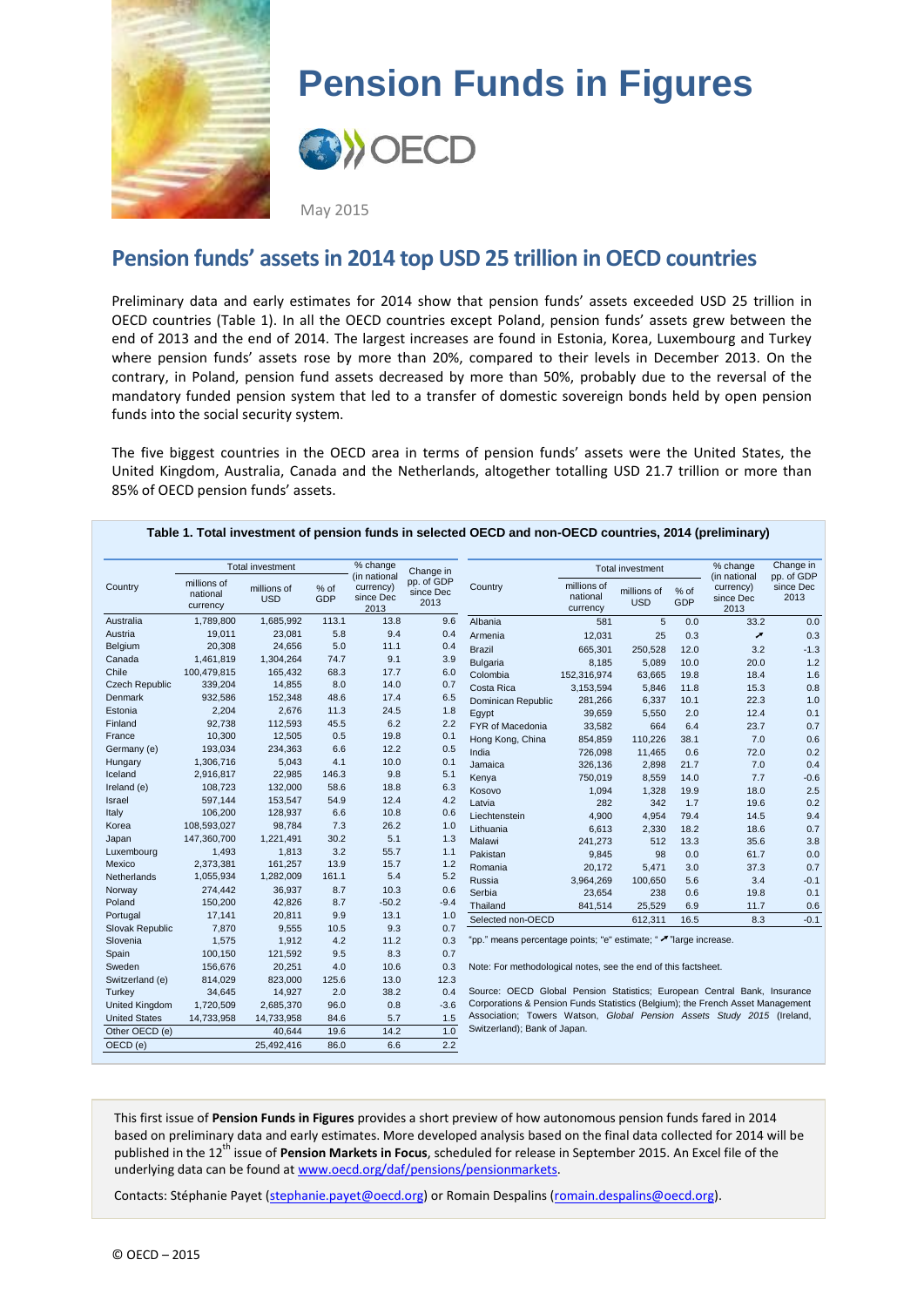

The OECD weighted average asset-to-GDP ratio reached 86.0%. Five OECD countries achieved asset-to-GDP ratios above this average: the Netherlands (161%), Iceland (146%), Switzerland (126%), Australia (113%) and the United Kingdom (96%). In 16 OECD countries, the market value of assets accumulated in pension funds relative to the size of their economies was below 10%. In most OECD countries, pension funds' assets have increased at a higher pace than GDP since December 2013.

Among the 23 selected non-OECD countries in Table 1, the same upward trend of pension funds' assets can be observed between 2013 and 2014. Albania, India, Malawi, Pakistan and Romania experienced an increase of more than 30% since December 2013. The funded pension system is also expanding in Armenia with the introduction of mandatory contribution to pension funds at the beginning of 2014

### **Positive real investment returns account for the increase in pension funds' assets**

Pension funds in all the reporting OECD countries recorded positive real returns between December 2013 and December 2014, ranging from 1.3% in the Czech Republic to 16.7% in Denmark, with an OECD weighted average at 4.5%. The simple average is higher, at 6.4%. More than one third of OECD countries experienced real returns higher than 5%. The positive preliminary estimates for the real rate of return of pension funds' assets could be partially explained by: i) the good performance in stock markets (the MSCI World Index reports an increase of 5.5% in 2014); ii) the falling interest rates, which increase the market value of pension funds' fixed-income assets. The low-yield environment may however also increase the actuarial value of the liabilities of the defined benefit pension plans (see the analysis in the forthcoming OECD *Business and Finance Outlook 2015*).

Outside the OECD area, pension funds in most of the reporting countries also performed positively, but with returns lower than for the OECD area on average. India experienced the highest performance at 19.1%. Three jurisdictions experienced negative returns: Armenia, Hong-Kong (China) and the Russian Federation. High inflation during 2014 in Armenia (4.6%) and the Russian Federation (6.3%) could account for the negative real performance of pension funds in these two countries. The negative real return of mandatory provident fund schemes in Hong-Kong, China is linked to the combined effect of a high inflation rate (4.8%) and weak performance of some Asian equity markets over the December 2013 – December 2014 period.

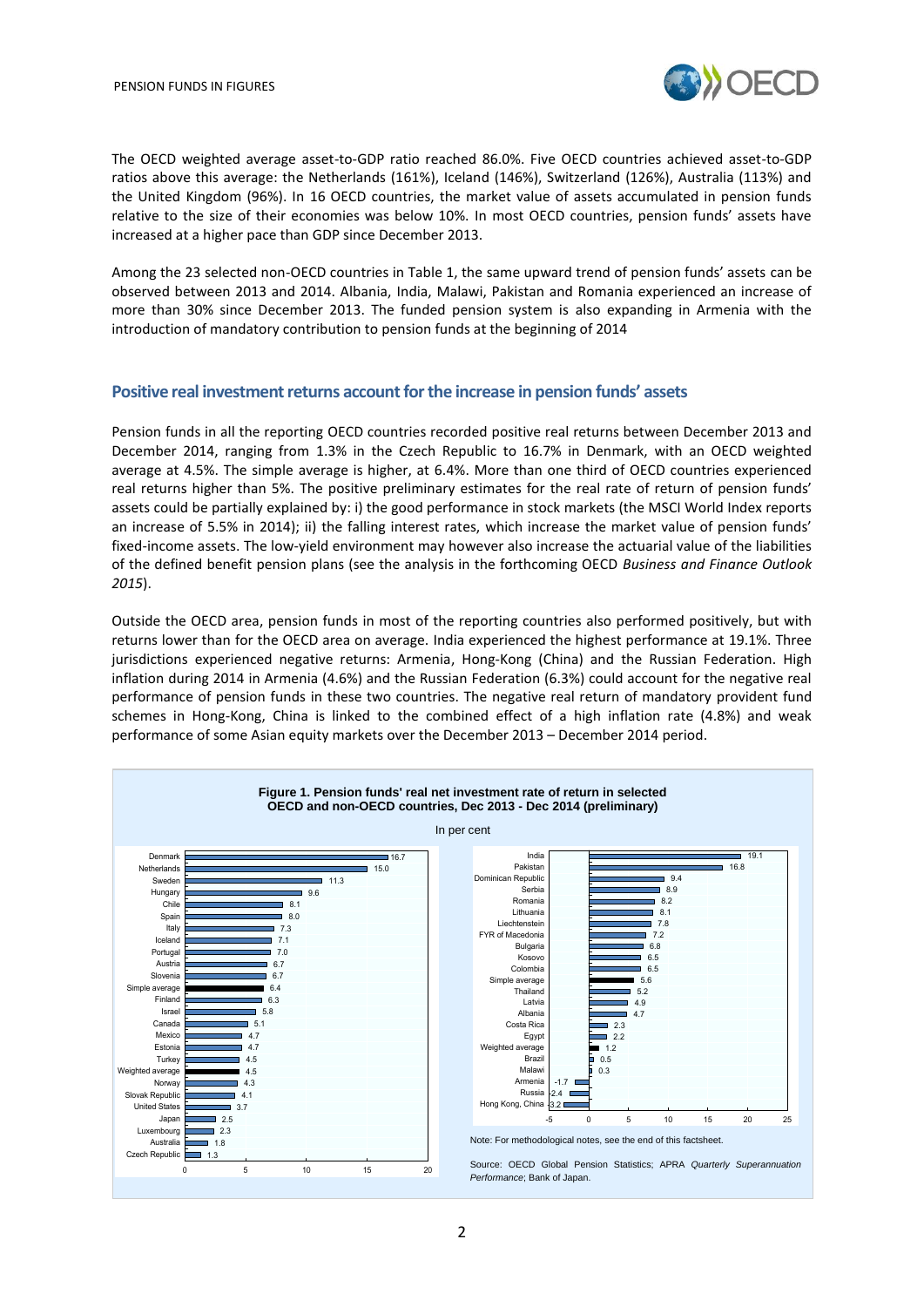

#### **Shares and bonds dominate pension funds' portfoliosin almost all countries**

In almost all the reporting countries, shares and bonds remained the main instruments for investment. Pension funds in Australia and Poland, and Kosovo, Hong-Kong (China) and Malawi, had more than half of their portfolio invested in shares. Pension funds in the United States also invested a high proportion of their portfolio in shares (49.3%). In six European countries, mostly in Central and Eastern Europe (Albania, Czech Republic, Hungary, Romania, Serbia, and Slovak Republic), three Latin American countries (Costa Rica, Dominican Republic and Mexico) and India, pension funds favoured bills and bonds, with more than 75% of their portfolios invested in this asset class.

A few countries invested significantly in classes other than bills and bonds, and shares, e.g. Australia (7% in land and building and 14% in net equity of life office reserves), Korea (51% in cash and deposits), and Germany (usually around 20% in loans). Korean pension funds chose to invest mainly in deposits and guaranteed interest contracts. This may be due to several factors such as: the search for sufficient returns to cover promises; the limits imposed by regulation. Korean occupational pension plans cannot hold more than 30% of their assets in listed equity for DB plans; and, cannot hold equity at all for DC plans. More information concerning the investment regulation of pension funds can be found in the OECD *[Annual Survey of Investment](http://www.oecd.org/finance/private-pensions/annualsurveyofinvestmentregulationofpensionfunds.htm)  [Regulation of Pension Funds](http://www.oecd.org/finance/private-pensions/annualsurveyofinvestmentregulationofpensionfunds.htm)*.



This work is published on the responsibility of the Secretary-General of the OECD. The opinions expressed and arguments employed herein do not necessarily reflect the official views of the OECD or the governments of its member countries. This document and any map included herein are without prejudice to the status of or sovereignty over any territory, to the delimitation of international frontiers and boundaries and to the name of any territory, city or area.

The statistical data for Israel are supplied by and under the responsibility of the relevant Israeli authorities. The use of such data by the OECD is without prejudice to the status of the Golan Heights, East Jerusalem and Israeli settlements in the West Bank under the terms of international law.